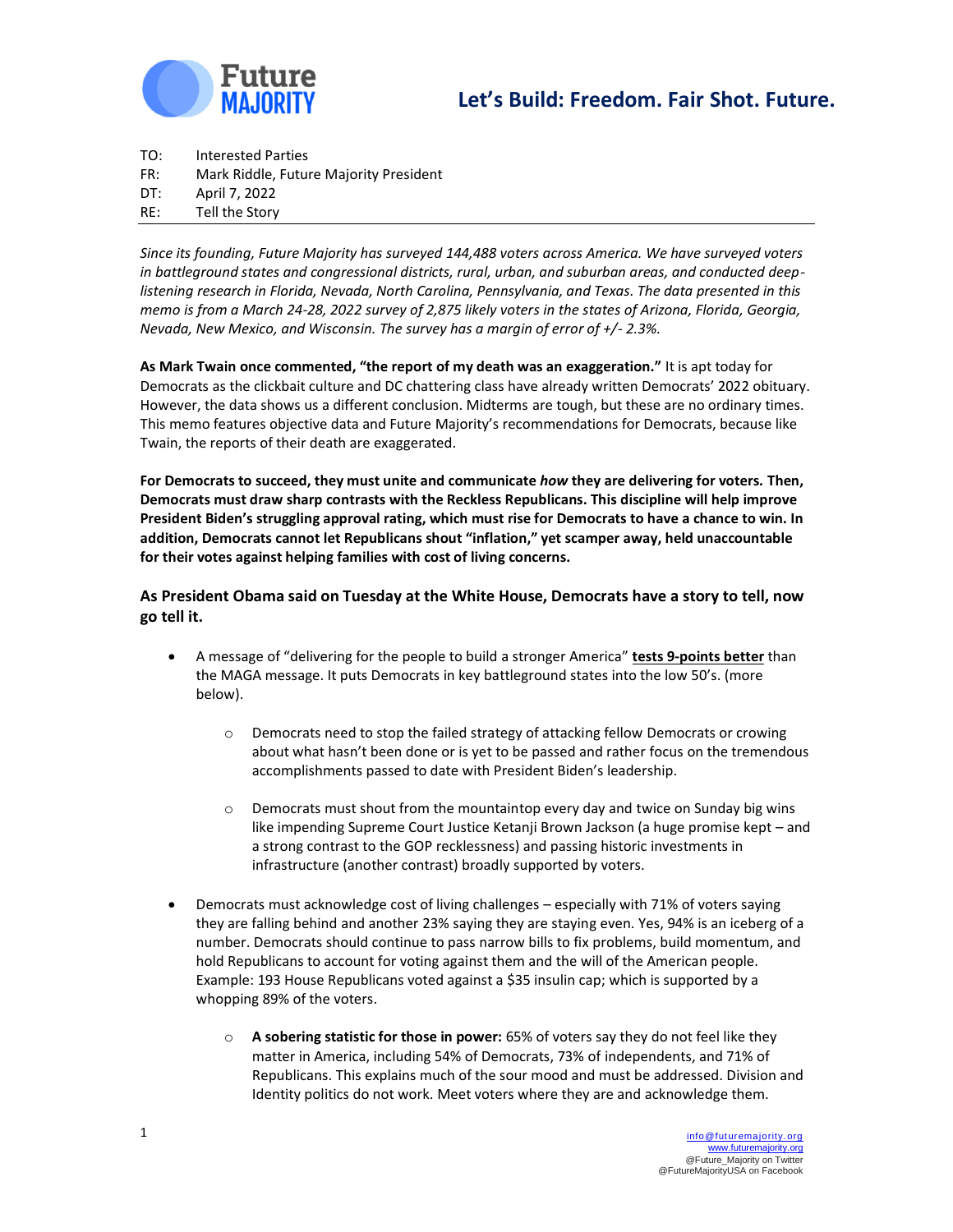# **Let's Build: Freedom. Fair Shot. Future.**



• The reckless Republican agenda should be a top attack point for every Democrat. Make the Republicans own Sen. Rick Scott's release of the GOP plan to raise taxes on millions of Americans and repeal popular programs like Social Security and Medicare. These are a big loser in the eyes of voters. Don't let Republicans off this hook. Scott is part of the Republican leadership team, not a fringe member like Marjorie Taylor Green. This is the Republican agenda, period.

*Note: Throughout this memo, we sometimes present an important and relevant subset of survey data to reflect only voters who believe Joe Biden received more votes in 2020. Voter opinion on the issues shifts significantly when focusing on this segment of voters who do not believe Donald Trump's Big Lie. Democrats should focus their governing strategy on these gettable voters.*

### **Democrats' Policies Supported, Republican Policies Scorned by Voters:**

- **The For the People message remains a winner with voters**. When asked what candidate message they would support, 53% chose "A candidate who is For the People and delivered on building a stronger America by investing in infrastructure and families, creating millions of middle-class jobs, cracking down on corruption, and defending democracy and freedom" versus 44% who chose "A candidate who will make America great by getting inflation under control by cutting the out-of-control government spending, getting people back to work, cracking down on violent crime, is against the teaching of Critical Race Theory, and will secure the Southern Border with Mexico."
- **PASS THIS NOW: 89% of voters support proposals in Congress to cap insulin prices at \$35 per month and hold pharmacy benefit managers accountable for what they charge consumers for life saving drugs.** Just 6% oppose the proposal.
	- $\circ$  When asked who they believe is most to blame for the high cost of healthcare, 52% of voters said insurance companies / pharmacy benefit managers, 20% said the government, 14% said drug manufacturers, 3% said hospitals, and 10% said other causes.
- **PASS THIS NOW: 80% of voters (including 82% of Democrats and 75% of Independents) say is important to them for Congress to pass, on a bipartisan basis, the competitiveness with China bill** which would guarantee American industry competes globally by investing tens of billions reshoring the semiconductor industry, so that the US become less vulnerable to foreign control of supply chains and more innovative.
- **58% of voters support the Build Back Better proposal.** Respondents were asked "The U.S. Congress is considering one trillion dollars in investments over the next 10 years, known as the Build Back Better Act, to expand Medicare benefits, invest in preschool education, community college, childcare, more affordable college, and fund efforts to combat climate change. Do you support or oppose this plan?" 39% oppose the plan, and 3% are not sure.
	- o FM recommends Democrats should be cautious if they pursue another attempt to pass Build Back Better. President Biden did not win because of BBB – he won because he could get our country up and running. Due in large part to rising costs, voters are wary of more big spending. Delivering 8 million jobs and enabling people to live their lives once again is the winner, not large pieces of legislation that Democrats nearly always fail to message.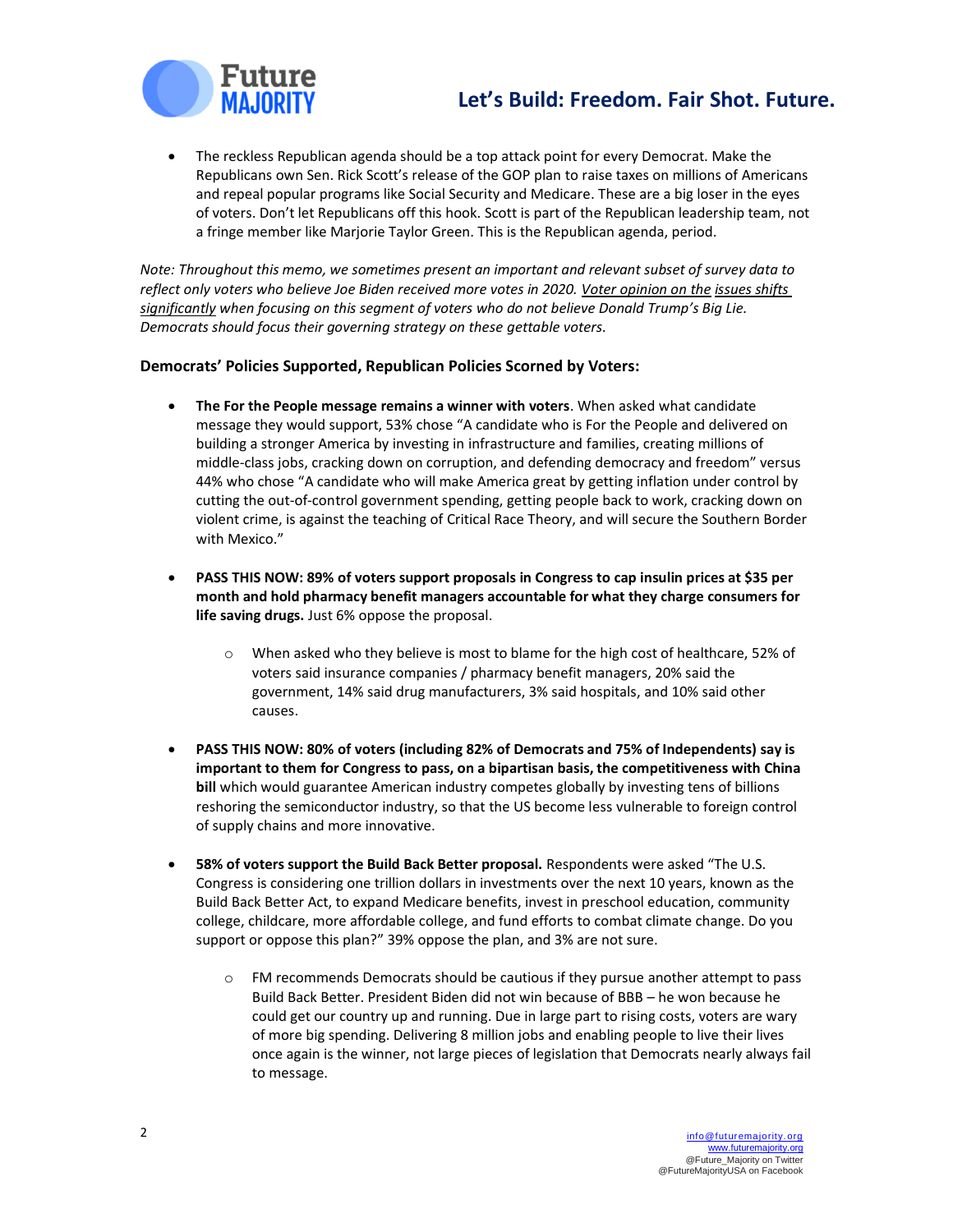



- o Two notes of caution:
	- 60% of voters say that they do not believe the bill will reduce their costs over the next two to three years. Just 25% say they believe it will reduce costs.
	- 62% of voters say they agree with the statement: "If we do not get government spending under control now, huge tax increases are coming."
- $\circ$  However, If Democrats want to do a version of BBB, FM strongly recommends reframing this legislation under Senator Bob Casey's Freedom & Children framework, which is supported b[y 70% of swing district voters.](https://futuremajority.org/wp-content/uploads/FM-Memo-Message-and-Strategy-Recommendation.pdf) Democrats should also seriously consider a major stand-alone climate package. Doing this forces Republicans to vote against energy security instead of allowing this hollow Republican talking point to continue. Putin's war and Putin's effort to wreak havoc on global prices, aided by the Chinese and Saudis, in hopes to get Trump again, is reason enough to play offense on climate.
- **The GOP 2022 PLATFORM to sunset federal programs like Social Security and Medicare and raise taxes on half of Americans is opposed by 70% of voters in the key states, including 56% who strongly oppose it.** Just 16% of voters express support for the proposal, and only 6% strongly support it.
	- o When asked, "Would you support or oppose a proposal for all laws and programs to automatically expire after five years, including Social Security and Medicare, unless Congress votes to renew them?", **87% of Democrats, 62% of Independents, and 58% of Republicans say they oppose the proposal.**
		- **The proposal is rejected by voters across all demographics.** 
			- 82% of voters age 65+, 74% of voters age 50-64, 63% of voters age 35- 49, and 49% of voters age 18-34 oppose the proposal.
			- 69% of white voters, 75% of Black voters, and 69% of Hispanic voters oppose the proposal.
			- 75% of women and 64% of men oppose the proposal.
			- 55% of voters who identify as conservative, 70% of voters who identify as moderate, and 89% of voters who identify as liberal oppose the proposal.
	- o **70% of voters agree with the statement "Any elected official or candidate who supports imposing a new federal income tax on half the population and ending programs like Social Security and Medicare is waging open war on working families."**  54% of voters strongly agree with the statement.
		- 80% of Democrats, 66% of Independents, and 64% of Republicans agree with the statement.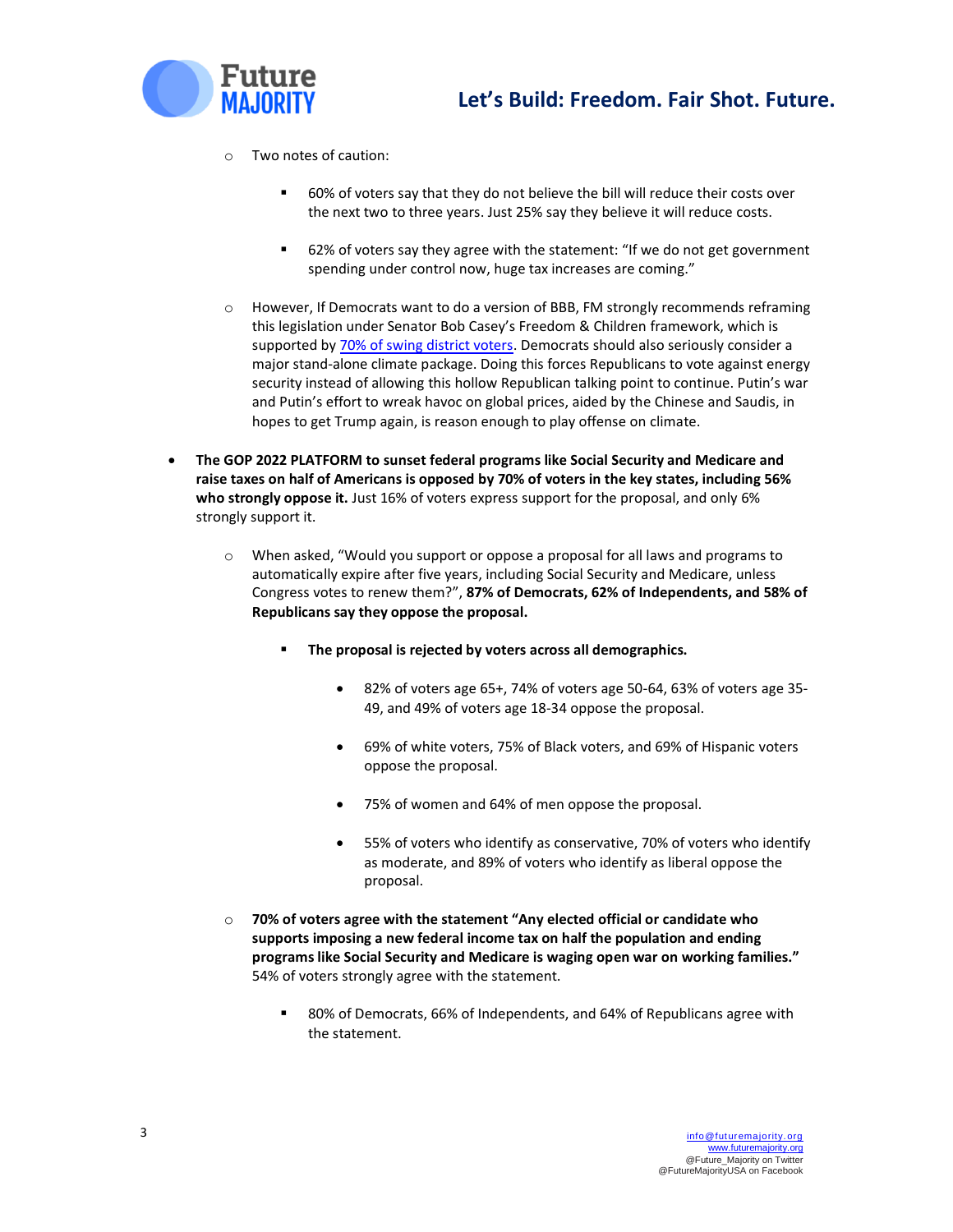

#### **TWO CRITICAL RED FLAGS FOR DEMOCRATS - CONTROL AND COSTS:**

**FLAG 1: Cost of living and inflation continue to drive voter sentiment.** 80% of voters say they are "uncomfortable" with the cost of living these days. Just 19% say they are "comfortable."

- **"The rising cost of goods like groceries and gas" is the top issue that will influence their vote in November**. 63% of voters rate this as a key issue, including 43% of Democrats, 68% of Independents, and 79% of Republicans.
	- $\circ$  Among the voters who do not believe the Big Lie, 55% rate it as a top issue priority.
- **71% of voters say their income is falling behind the cost of living. 23% say their income is staying about even with the cost of living. Just 4% say their income is going up faster than the cost of living.**
- **Voters do not think lawmakers are doing enough to address the cost of living.** 60% of voters say President Biden is not doing much or nothing at all, 63% voters say Democrats in congress are not doing much or nothing at all, and 72% of voters say Republicans are not doing much or nothing at all.
	- $\circ$  51% of voters agree with the statement "Inflation is being driven by the big spending Democrats and the debt they continue to rack up. We need to get spending under control and get people back to work instead of living off government handouts."
		- 63% of voters who do not believe the Big Lie disagree with the statement, including 51% who strongly disagree.
- **When asked who or what voters think is most responsible for the cost of living, the blame is split.** 42% say President Joe Biden is most responsible, 38% place the most blame on big corporations gauging customers, 14% say foreign governments influencing the global market, 4% say increased supply and demand due to the pandemic, and 2% say labor shortages.
- **66% of voters say the recent increases in the price of gasoline has been hard on their family's finances.** 33% say it has not been hard. **Notably, more than half (52%) of voters say a decrease in gas prices going down will make no difference in favorability of President Biden.** This includes 55% of Independents. 47% say they would have a more favorable view of the president if gas prices go down.

**FLAG 2: Voters, especially Independents, feel like they do not matter in America.** 65% of voters say they do not feel like they matter in America, including 54% of Democrats, 73% of independents, and 71% of Republicans.

- When asked where voters feel like they have control these days, voters said:
	- o 62% say they have control as a consumer
	- o 37% say they have control with their kids
	- o 23% say they have control within their community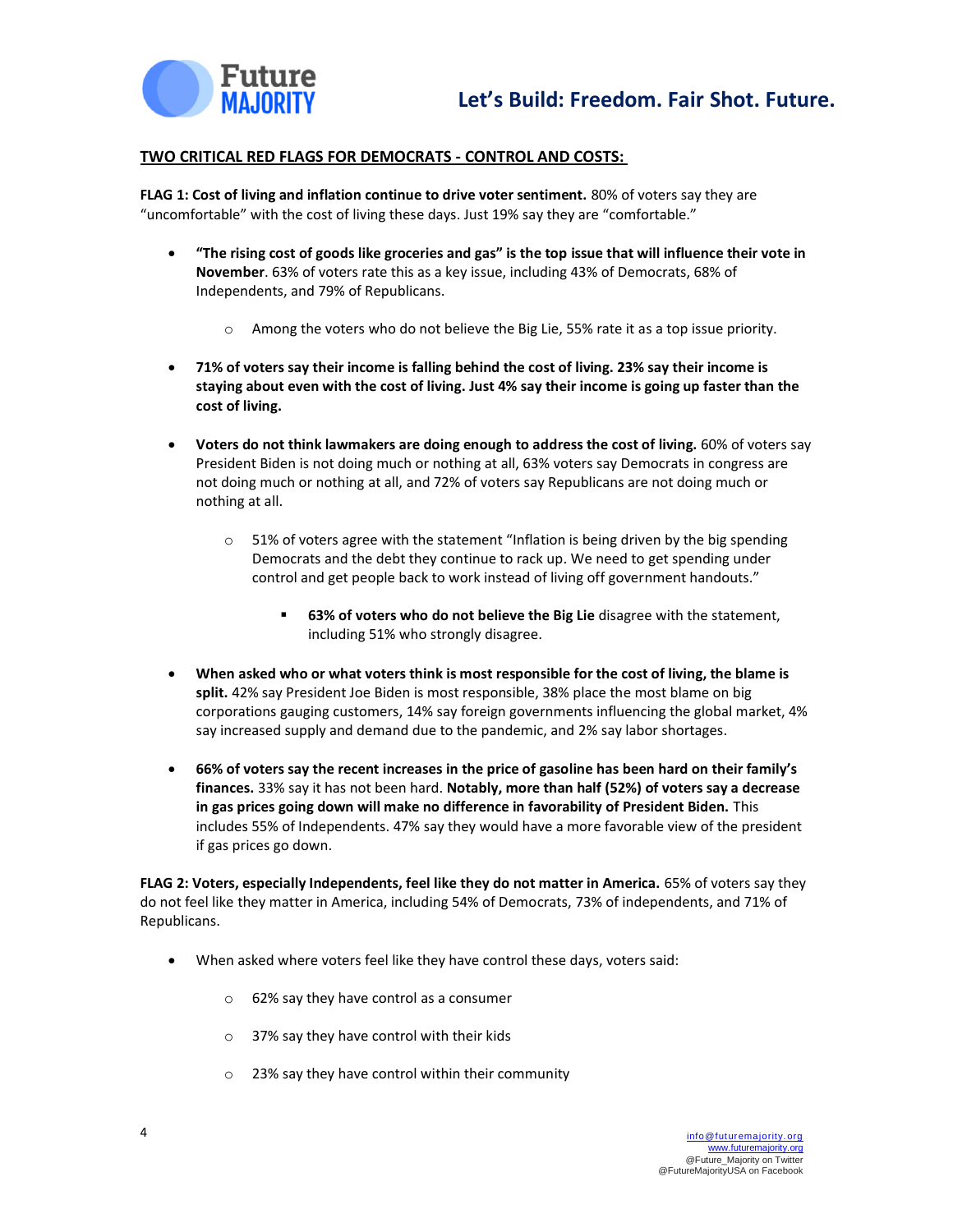

- o 18% say they have control over their ability to achieve the American Dream
- o 5% say they have control over their lawmakers
- o 4% say they have control over their government
- **64% of voters say it is more important to them that a candidate "shows clear understanding of the problems their family and community face" versus 27% who say it is more important to them that a candidate "gives clear plans and makes promises for what they will do."**
	- o **79% of voters say their opinion should matter when it comes to what kids are taught in schools.** 52% say their opinion should matter a lot.
		- However, just 49% say their opinion matters when it comes to what kids are taught in schools, including 49% of Democrats, 49% of Independents, and 50% of Republicans.
	- o This lack of control/agency over government and feeling of control over corporations as a consumer, over their kids, and over their communities should serve as a cautionary yellow light for those messaging on education who might be assumed to be taking away control from parents and for those looking to blame and/or wrest control from corporations – if this is where voters have a sense of control, it may be a tougher sell. Please see FM's [recommendation](https://futuremajority.org/wp-content/uploads/FM-Making-Americans-the-Hero-of-the-Story.pdf) on how to speak to Americans given these realities, and make Americans the hero of the story.
	- o Note: Previous [studies](https://futuremajority.org/wp-content/uploads/Future-Majority-Playbook-July-2021.pdf) have shown that voters blame corruption as a primary factor in limiting their freedom and opportunity. Because of this, FM continues to recommend Democrats push a clear anti-corruption agenda.

**PLAY OFFENSE:** We are often asked, "how do Democrats improve their numbers." **President Biden can restore his favorability with voters by showing how he and the Democrats are delivering on key issues. And fixing false narratives like the President does in his budget that Democrats are actually the ones investing in public safety and funding police.** The following data includes responses only from voters who have a not very favorable or unfavorable view of President Biden:

- 90% of voters say that "Cracking down on corporations that are using monopoly power to drive up prices" will improve their view the president.
- **88% of those voters say that if "Congress passes and Joe Biden signs a bill to cap the cost of insulin at \$35 a month," they will have a more favorable view of the president.** 
	- $\circ$  HAMMER: 193 congressional Republicans vote "no" to lower the cost of insulin, while every Democrat voted "yes."
- 80% of those voters say that if Biden successfully "Helps Ukraine effectively drive Vladimir Putin and the Russian army out of their country" they will have a more favorable view of the president.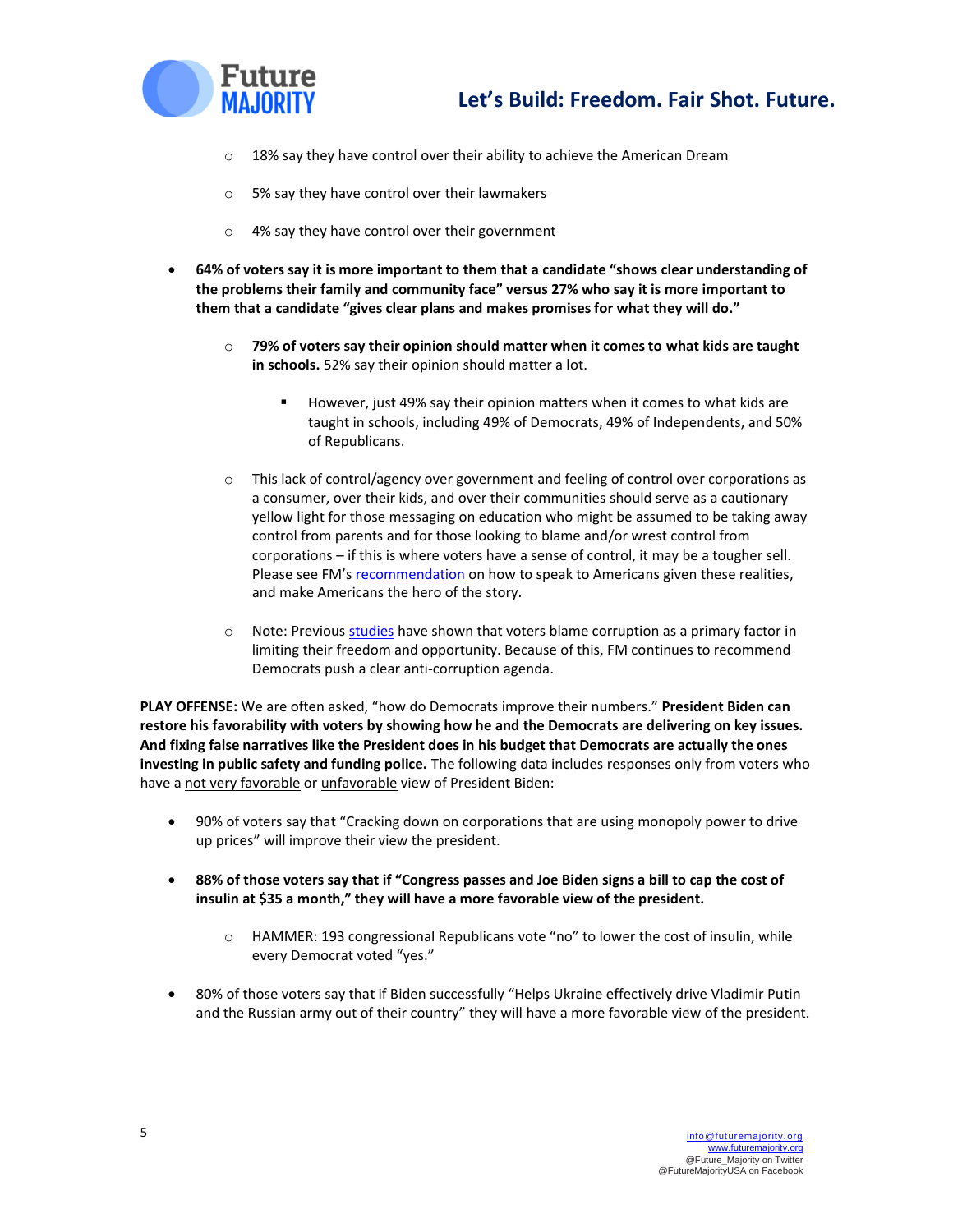

## **Let's Build: Freedom. Fair Shot. Future.**

- **74% of those voters say that if "The US economy continues creating 100,000 new jobs a month or more" they will have a more favorable view of President Biden. The President is** *already* **delivering this, but voters are generally unaware.**
- **JUST DO IT NOW: 70% of those voters, including 55% of Independents, say that if "The Biden Administration forgives \$50,000 of student loan debt," they will have a more favorable view of the president.**
- Note: Among swing state voters in a previous F[M study,](https://futuremajority.org/wp-content/uploads/FM-Memo-Swing-State-Survey-Results-01162022.pdf) independent voters responded positively and found messages around education, investing in infrastructure, and growing the economy most persuasive. Democrats held a 13-point edge over Republicans on these investments.

### **Lay of the Land: Tough, But Why Campaigns Exist**

- **While Democrats have an enthusiasm deficit, the national enthusiasm gap is not reflected in these key states.** 96% of Republicans and 92% of Democrats say they are motivated to vote in the 2022 elections. 73% of Independents say they are extremely motivated to vote. This is a far cry from th[e narrative](https://www.politico.com/news/2022/03/31/enthusiasm-gap-dems-00021774) featured in a number of national news outlets and espoused by many political insiders.
	- o **Similarly, a narrow gap exists in a generic congressional ballot where Republicans maintain a 45%-43% advantage over Democrats.** 
		- **EXEDM Among key voting blocs in the Democrats' coalition, Black voters choose the** Democrat over Republican 66% to 20%, Hispanic voters choose the Democrat over Republican 45% to 43%. The Democrats have work to do, especially to fight the disinformation spewing into Hispanic households.
		- **NBC News reports that Democrats hold a 38-point lead among women with college degrees.** The reckless Republicans – especially in state legislatures – need to pay a price for their actions. Democrats must continue to drive this wedge. Doug Sosnik's recent [memo](https://www.politico.com/f/?id=0000017f-bcf4-d17b-a1ff-bef5e8a70000) sheds more light on how Republicans are losing the suburbs and college-educated women.
- **President Biden's favorability remains in the low-40s, with a big caveat.** While President Biden's favorability among all voters is 40% **it rises to 54% when you exclude the Big Lie crowd.** The data shows that Biden has a lot of room to grow if the Democrats unite and tell their story. It is important for Democrats to understand how much impact and intensity the Big Lie has on the state of the governing landscape.
	- o **A whopping 37% of voters responded that they still believe the Big Lie that Donald Trump received more votes in the 2020 election than Joe Biden**. This includes 80% of Republicans, 30% of Independents, and 2% of Democrats. 9% say they are not sure.
		- On disinformation: There is no shortage of reporting that Hispanic voters are [being targeted](https://www.nbcnews.com/politics/politics-news/inside-big-wave-misinformation-targeted-latinos-n1284897) with disinformation. This effort appears to be paying off for the malicious actors perpetrating these tactics. 38% of Hispanic voters say they believe Donald Trump received more votes in 2020 than Joe Biden, more than double the 17% of Black voters and nearly the same as the 40% of white voters who say the same.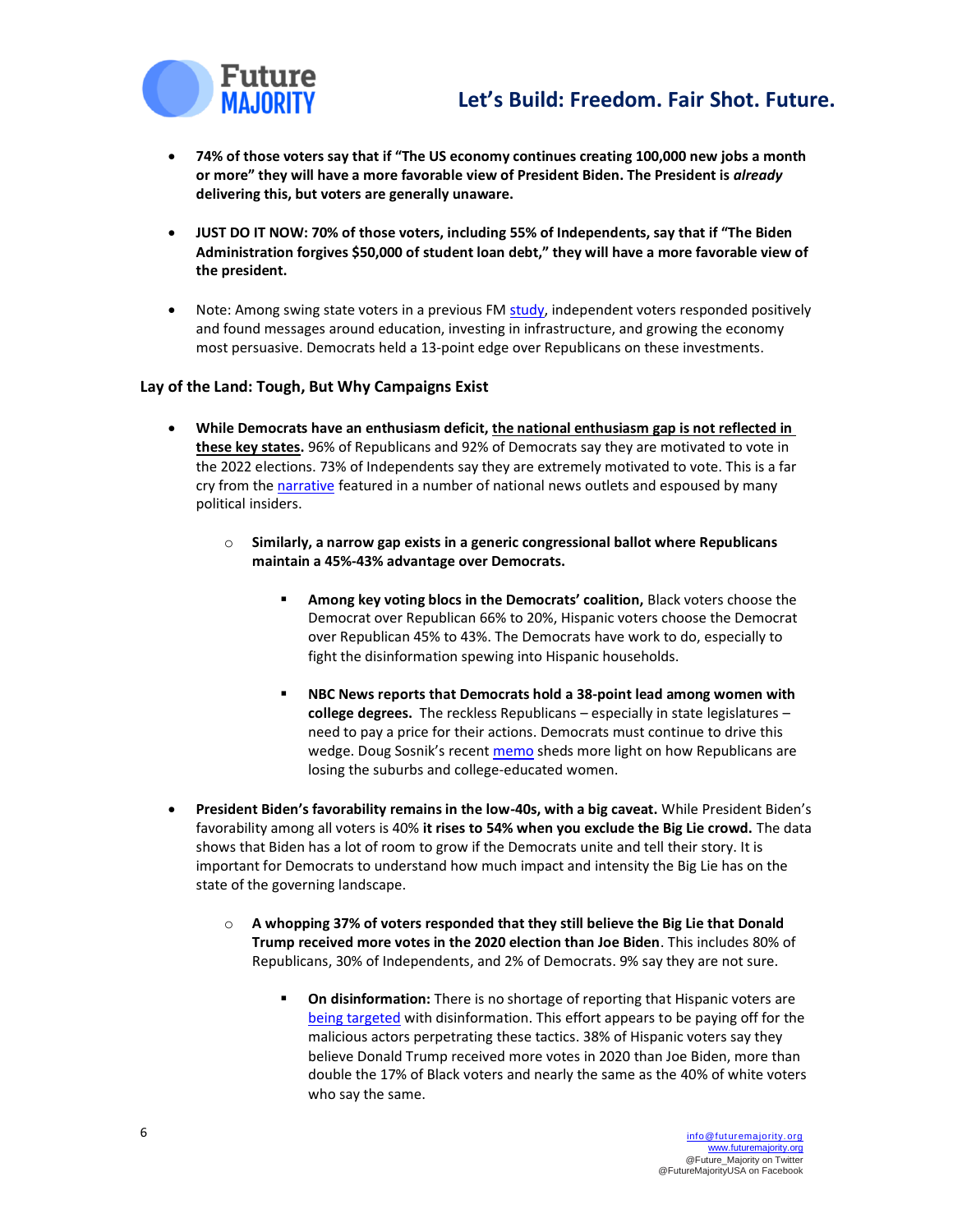



- $\circ$  The only way to offset the intensity of the Big Lie voting group is for Democrats to unite and motivate Democrat voters, and then persuade the 70% of independent voters. **It is the only path.** If Democrats remain divided, they will lose their governing majority. A Change Research [report](https://changeresearch.com/post/virginia-newjersey-2021/) about the 2021 election results in VA and NJ is an excellent proof point.
- **When it comes to the pandemic, 74% of voters say they believe "We are getting the virus under control."** 19% say they are not sure, and just 8% say things are "Getting worse. We are not doing enough to get the virus under control."
- **Voter responses to top priorities for Congress to address show another significant deviation between the general electorate and those who reject Trump's Big Lie: Immigration.** 
	- $\circ$  Among all voters, 63% identified "The rising cost of goods like groceries" as their top issue priority for Congress to address, 50% identified "voter suppression and fraud," 41% identified "illegal immigration and the situation as the U.S.-Mexico border," and 40% identified "the shortage and delays of goods and supply chain problems."
		- Big Lie believers drive the illegal immigration and situation at the Southern **Border as a top concern. Among those voters who do not believe Trump's Big Lie, the issue ranks as 15th most important with just 24% rating it as a top issue.** 
			- Stop giving the Republicans easy talking points. Fix the problem or have a better message plan.
	- o However, among voters who do not believe the Big Lie, 55% identified "The rising cost of goods like groceries" as their top issue priority for Congress to address, 49% said "voter suppression and fraud," 41% identified "The Supreme Court overturning Roe v. Wade and state governments banning abortion," and 41% said "The cost of housing."
		- **Contrast Opportunity**: Democrats in key Senate states have an additional opportunity to frame a stark contrast between their position of protecting Roe v. Wade, which is rated as a top issue among voters who do not believe Trump's Big Lie, and the Republican-led efforts to outlaw reproductive freedom.

### **Numbers on the Russian Invasion of Ukraine:**

- **A glaring difference on President Biden's approval on handling the situation in Ukraine among voter segments.** 
	- $\circ$  48% of voters approve and 47% disapprove of Biden's handling of the conflict.
		- However, 65% of voters who do not believe the Big Lie approve of President **Biden's handling of the Russian military invasion**, another stark example of the influence of the Big Lie on the governing landscape.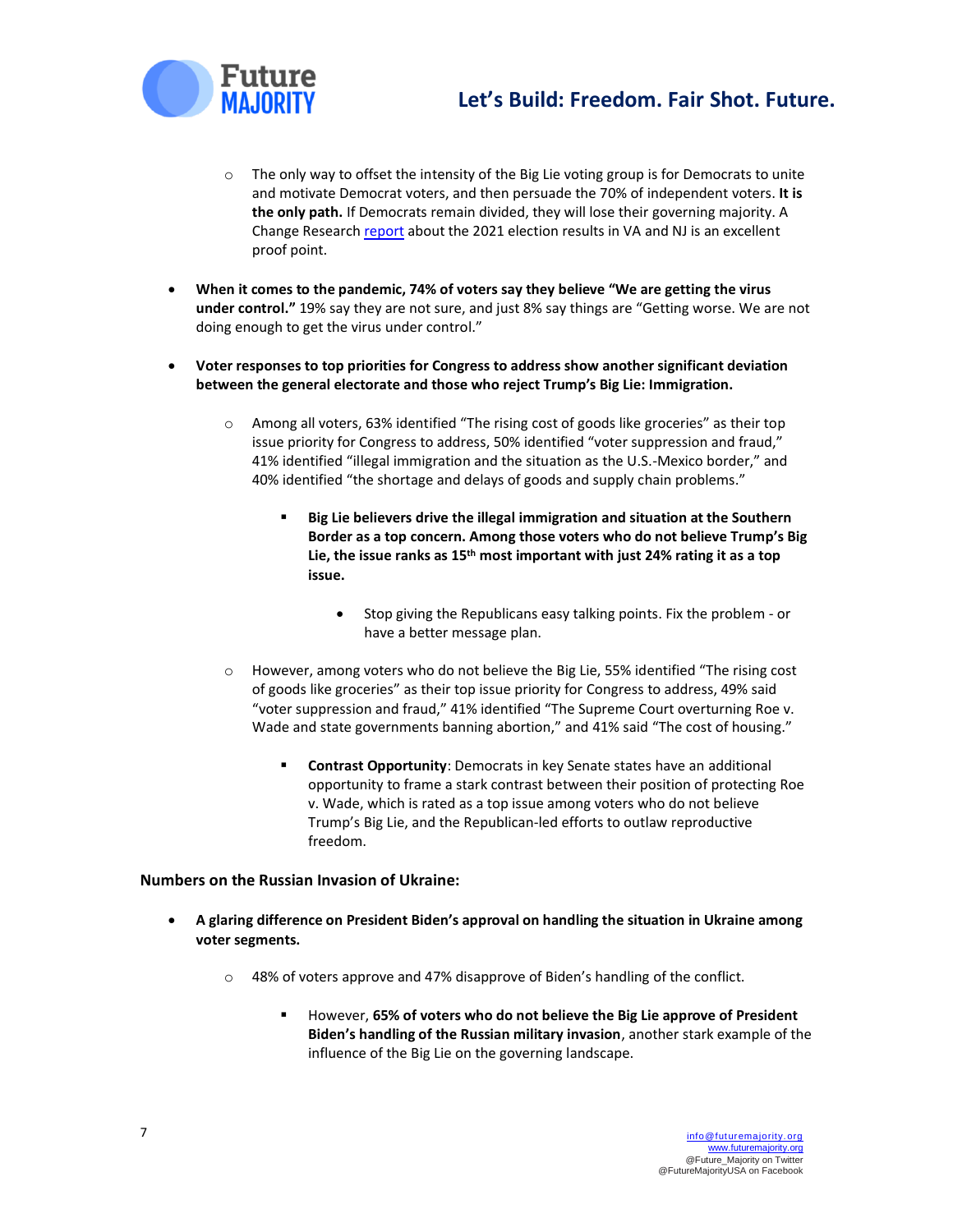

- o When asked "During the course of the Russian military invasion of Ukraine, do you think Joe Biden has exhibited strength, weakness, or neither one," 43% of voters chose Strength, 44% chose Weakness, and 13% said Neither one.
	- However, **among voters who do not believe the Big Lie, 57% of voters said they believe President Biden has exhibited Strength.**
- **Despite this divide, voters broadly support President Biden's specific decisions regarding the situation in Ukraine.** 
	- o 79% of all voters approve of imposing tough sanctions on Russia and oligarchs close to Russian president Vladimir Putin. 17% disapprove (32% of Republicans, 20% of Independents, and 1% of Democrats).
	- o 78% of all voters approve of keeping America's allies united against Putin's aggression. 16% disapprove.
	- o 77% of all voters approve of not putting American troops on the ground in Ukraine. 17% disapprove.
	- o 77% of all voters approve of providing weapons to the Ukrainian military. 19% disapprove.
	- $\circ$  69% of all voters approve of finding alternative sources of energy to replace Russian oil and gas. 27% disapprove.
	- $\circ$  55% of all voters approve of refusing to impose a "no fly zone" that could cause direct military engagement with Russian aircraft. 33% disapprove.
- **Voters want sanctions to remain regardless of Russia's decisions.** When asked "If the Russian military left Ukraine tomorrow, should the United States and allies continue sanctions on the Russian economy and oligarchs close to Vladimir Putin," 67% of voters said the sanctions should remain. 18% said they should not, and 15% said they were not sure.
- **Voters believe Republicans are playing political games with Ukraine.** 45% of voters said they think Republicans in Congress are "more interested in playing politics, even if it risks undermining President Biden's goals in Ukraine." 34% say "Republicans are mostly opposed to Biden's actions because they believe he is responsible for Putin's invasion and has made things worse."
	- o Among those voters who do not believe the Big Lie, 58% say the Republicans are more interested in playing political games.
- **48% of voters think Donald Trump is most supportive of Russia compared to 35% who said Ukraine. 17% responded they were Not sure.**
- 44% of all voters think Republican media personalities like Tucker Carlson are most supportive of Russia compared to 31% who said Ukraine. 25% responded they were Not sure.
- **Voters are concerned that the war in Ukraine will spread wider into Europe and lead to the use of nuclear weapons.** 82% of voters responded that they were concerned about this possibility, including 90% of Democrats, 79% of Independents, and 75% of Republicans.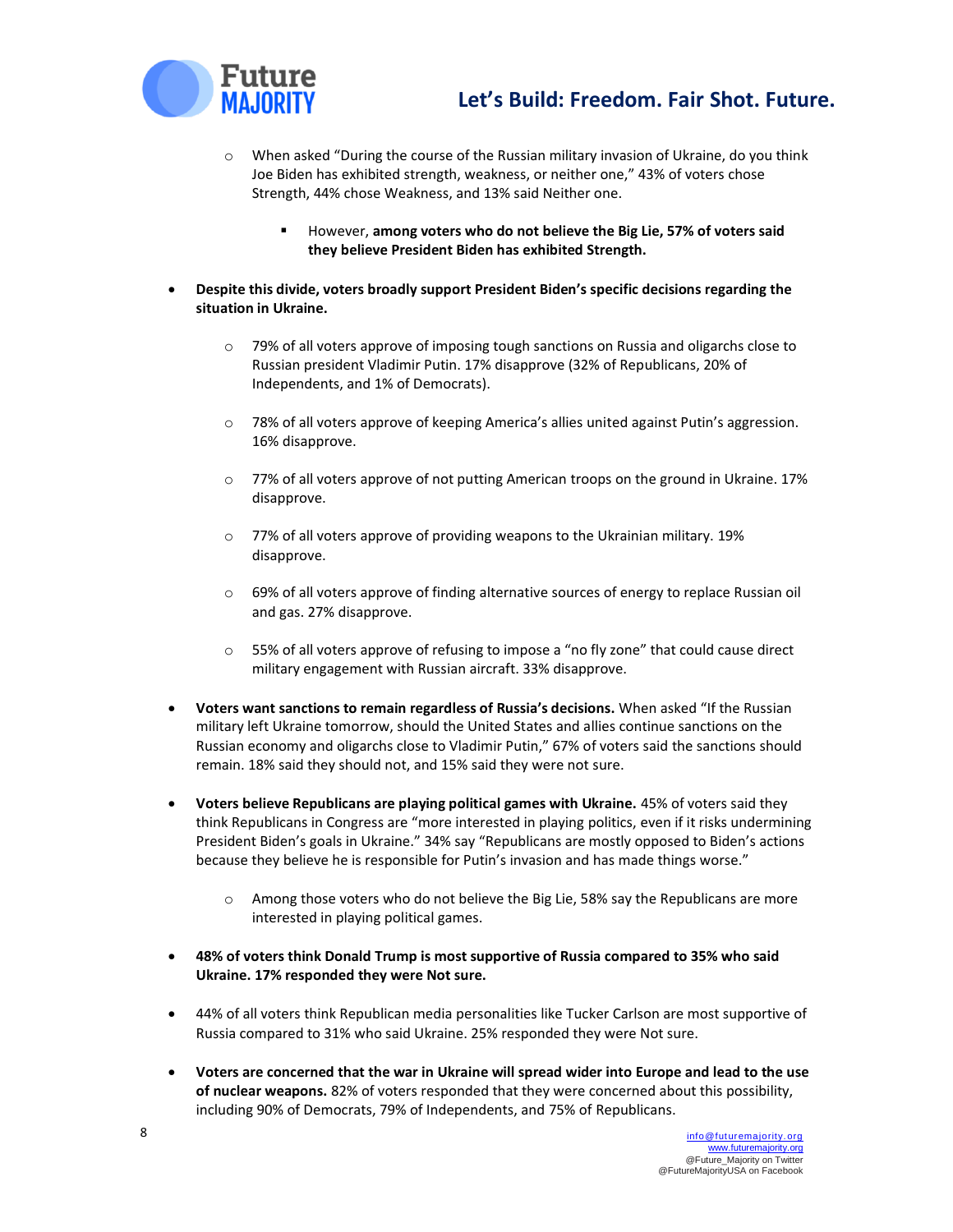

• **Democrats maintain a +13-point advantage on "Defending Ukraine."** 36% of voters say Democrats have done a better job at defending Ukraine, 23% say Republicans, 31% say Neither, and 10% are not sure.

### **January 6th is a potent issue for key voting groups. FM believes that January 6th, the situation in Ukraine, and Republican efforts to undermine the freedom to vote are intertwined. The stakes are too high.**

As demonstrated above, a significant portion of the electorate thinks Donald Trump won the election. Unless otherwise specified, this section includes only data from the voter segment who do not believe Trump's Big Lie that the election was fraudulent and that he received more votes:

- **89% of voters agree with the statement "It is important to get all the facts on what happened that day at the Capitol so nothing like it ever happens again."**
- **71% of voters agree with the statement "Donald Trump and those supporting him acted recklessly on January 6th to keep power at all costs. They knew Trump lost fair and square and tried to find every loophole to prevent the peaceful transfer of power. When they failed, they unleashed violence to get their way.** 
	- $\circ$  70% of voters agree with the statement "Donald Trump enjoyed the violence and chaos that unfolded that day and only got upset when people told him to try and stop it."
	- $\circ$  70% of voters agree with the statement "Donald Trump and the organizers of the January 6<sup>th</sup> riot are guilty of the crime of inciting a riot to overturn the U.S. election."
- **73% of voters believe that Donald Trump knows that Joe Biden received more votes nationwide and in the states that decided the election and is claiming that the election was rigged to distract people from his loss.** 13% say they think Trump believes he won the election and has evidence of fraud no one is paying attention to and no court will address.
- $\bullet$  56% of voters say they expect to learn new things when the January 6<sup>th</sup> Committee releases its report and holds public hearings. 35% say they do not expect to learn new things.
- We asked voters "How well do you think each of the following describe what happened on January 6<sup>th"</sup>:
	- o **Reckless**: 82% say it describes the events well, 15% say not well.
	- o **Political violence**: 77% say it describes the events well, 21% say not well.
	- o **A riot:** 76% say it describes the events well, 22% say not well.
	- o **An attempt to overthrow the election:** 69% say it describes the events well, 27% say not well.
	- o **An attack on democracy:** 69% say it describes the events well, 28% say not well.